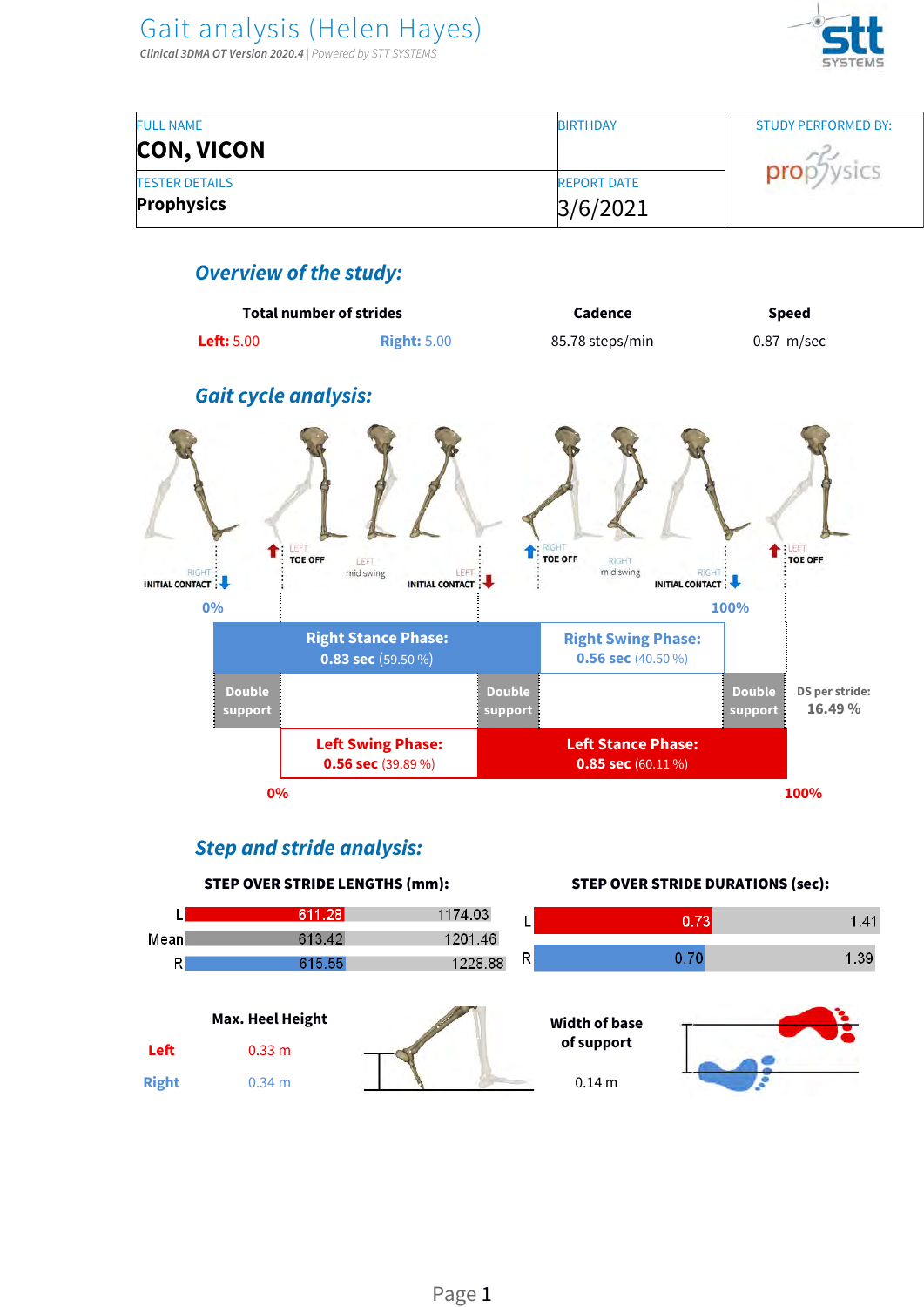**Clinical 3DMA OT Version 2020.4** | Powered by STT SYSTEMS



## **Left Stride**

| <b>Pelvis</b>                                                     | <b>Minimum Value</b> | <b>Maximum Value</b> | <b>Joint Range</b> |
|-------------------------------------------------------------------|----------------------|----------------------|--------------------|
| Sagittal Plane - Tilt<br>Anterior [+]/Posterior [-]               | $-17o$               | $-8^\circ$           | 9°                 |
| Coronal Plane - Obliquity<br>Superior [+]/Inferior [-]            | $-1$ $^{\circ}$      | $8^{\circ}$          | 9 °                |
| <b>Transversal Plane - Rotation</b><br>Internal [+] /External [-] | $-22°$               | $26^\circ$           | 48 $^{\circ}$      |

| <b>Left Hip</b>                                                    | <b>Minimum Value</b> | <b>Maximum Value</b> | <b>Joint Range</b> |
|--------------------------------------------------------------------|----------------------|----------------------|--------------------|
| Sagittal Plane -<br>Flexion [+]/Extension [-]                      | $-35°$               | $3^{\circ}$          | 38 <sup>o</sup>    |
| Coronal Plane -<br>Adduction [+]/Abduction [-]                     | $-7^{\circ}$         | 10 <sup>o</sup>      | 17 <sup>o</sup>    |
| Transversal Plane - Rotation<br>Internal $[+]$ /External $[$ - $]$ | $-7^{\circ}$         | $0^{\circ}$          | $7^{\circ}$        |

| <b>Left Knee</b>                                                                              | <b>Minimum Value</b> | <b>Maximum Value</b> | <b>Joint Range</b> |
|-----------------------------------------------------------------------------------------------|----------------------|----------------------|--------------------|
| Sagittal Plane -<br>Flexion [+]/Extension [-]                                                 | $-12^{\circ}$        | 53 <sup>o</sup>      | $65^{\circ}$       |
| Coronal Plane -<br>Valgus [+]/ Varus [-]                                                      | $-7^{\circ}$         | $4^{\circ}$          | 11 <sup>o</sup>    |
| Transversal Plane - Rotation<br>$\frac{1}{2}$ Internal $\frac{1}{2}$ / External $\frac{1}{2}$ | $-19^{\circ}$        | $3^{\circ}$          | $22^{\circ}$       |

| <b>Left Ankle</b>                                                  | <b>Minimum Value</b> | <b>Maximum Value</b> | <b>Joint Range</b> |
|--------------------------------------------------------------------|----------------------|----------------------|--------------------|
| Sagittal Plane -<br>Dorsal Flexion[+]/ Plantar Flexion[-]          | $-10o$               | $24^{\circ}$         | $34^\circ$         |
| Coronal Plane -<br>Adduction $[+]$ /Abduction $[-]$                | $-9o$                | $6^{\circ}$          | 15 <sup>o</sup>    |
| <b>Transversal Plane - Rotation</b><br>Internal [+] / External [-] | $-2^{\circ}$         | $20^{\circ}$         | $22^{\circ}$       |

| <b>Left Foot</b>                                                   | Minimum Value | Maximum Value   | Joint Range     |
|--------------------------------------------------------------------|---------------|-----------------|-----------------|
| Transversal Plane - Rotation<br>Internal $[+]$ /External $[$ - $]$ | $-22^{\circ}$ | 17 <sup>o</sup> | 38 <sup>°</sup> |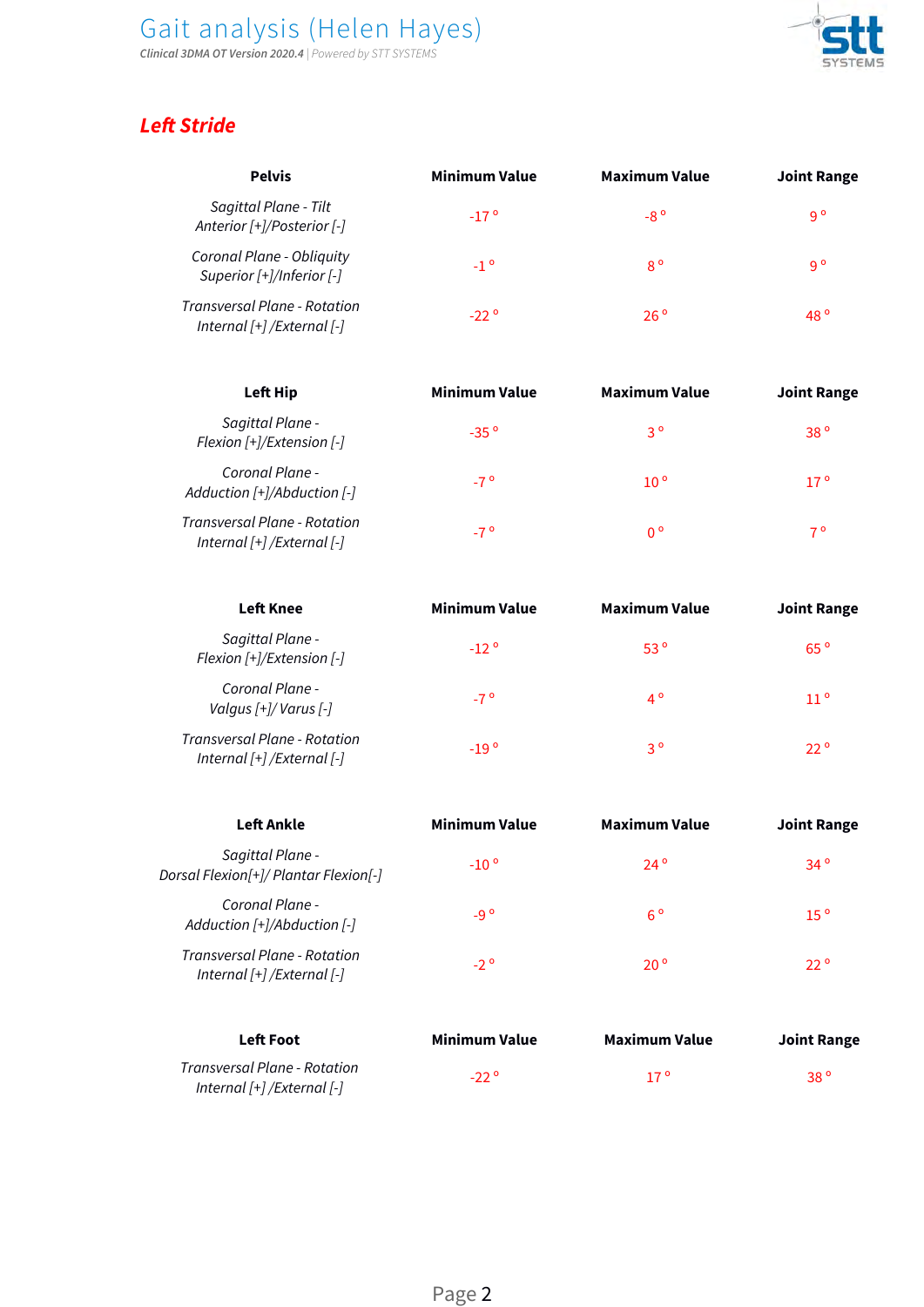#### Gait analysis (Helen Hayes) **Clinical 3DMA OT Version 2020.4** | Powered by STT SYSTEMS



## **Right Stride**

| <b>Pelvis</b>                                                      | <b>Minimum Value</b> | <b>Maximum Value</b> | <b>Joint Range</b> |
|--------------------------------------------------------------------|----------------------|----------------------|--------------------|
| Sagittal Plane - Tilt<br>Anterior [+]/Posterior [-]                | $-17o$               | $-8^\circ$           | $9^{\circ}$        |
| Coronal Plane - Obliquity<br>Superior [+]/Inferior [-]             | $-8^\circ$           | $1^{\circ}$          | $9^{\circ}$        |
| Transversal Plane - Rotation<br>Internal $[+]$ /External $[$ - $]$ | $-20^\circ$          | $20^{\circ}$         | 40 $^{\circ}$      |

| <b>Right Hip</b>                                                   | <b>Minimum Value</b> | <b>Maximum Value</b> | <b>Joint Range</b> |
|--------------------------------------------------------------------|----------------------|----------------------|--------------------|
| Sagittal Plane -<br>Flexion [+]/Extension [-]                      | $-38°$               | $5^{\circ}$          | $43^{\circ}$       |
| Coronal Plane -<br>Adduction $[+]$ /Abduction $[-]$                | $-15^{\circ}$        | $1^{\circ}$          | 16 <sup>o</sup>    |
| Transversal Plane - Rotation<br>Internal $[+]$ /External $[$ - $]$ | $-5^\circ$           | 7 º                  | 12 <sup>o</sup>    |

| <b>Right Knee</b>                                                    | <b>Minimum Value</b> | <b>Maximum Value</b> | <b>Joint Range</b> |
|----------------------------------------------------------------------|----------------------|----------------------|--------------------|
| Sagittal Plane -<br>Flexion [+]/Extension [-]                        | $-10o$               | 56 <sup>o</sup>      | $67^{\circ}$       |
| Coronal Plane -<br>Valgus $\lceil + \rceil$ /Varus $\lceil - \rceil$ | $-12^{\circ}$        | $-5^{\circ}$         | $7^{\circ}$        |
| Transversal Plane - Rotation<br>Internal [+] /External [-]           | $-15^{\circ}$        | $0^{\circ}$          | 15 <sup>o</sup>    |

| <b>Right Ankle</b>                                                 | <b>Minimum Value</b> | <b>Maximum Value</b> | <b>Joint Range</b> |
|--------------------------------------------------------------------|----------------------|----------------------|--------------------|
| Sagittal Plane -<br>Dorsal Flexion[+]/ Plantar Flexion[-]          | $-8^\circ$           | $22^{\circ}$         | 30 <sup>o</sup>    |
| Coronal Plane -<br>Adduction $[+]$ /Abduction $[-]$                | $-19°$               | $-5^{\circ}$         | $14^{\circ}$       |
| <b>Transversal Plane - Rotation</b><br>Internal [+] / External [-] | $-11^{\circ}$        | $5^{\circ}$          | 16 <sup>o</sup>    |

| <b>Right Foot</b>                                                  | Minimum Value | Maximum Value | Joint Range  |
|--------------------------------------------------------------------|---------------|---------------|--------------|
| Transversal Plane - Rotation<br>Internal $[+]$ /External $[$ - $]$ | $-24^{\circ}$ | ⊿ ⊂           | $28^{\circ}$ |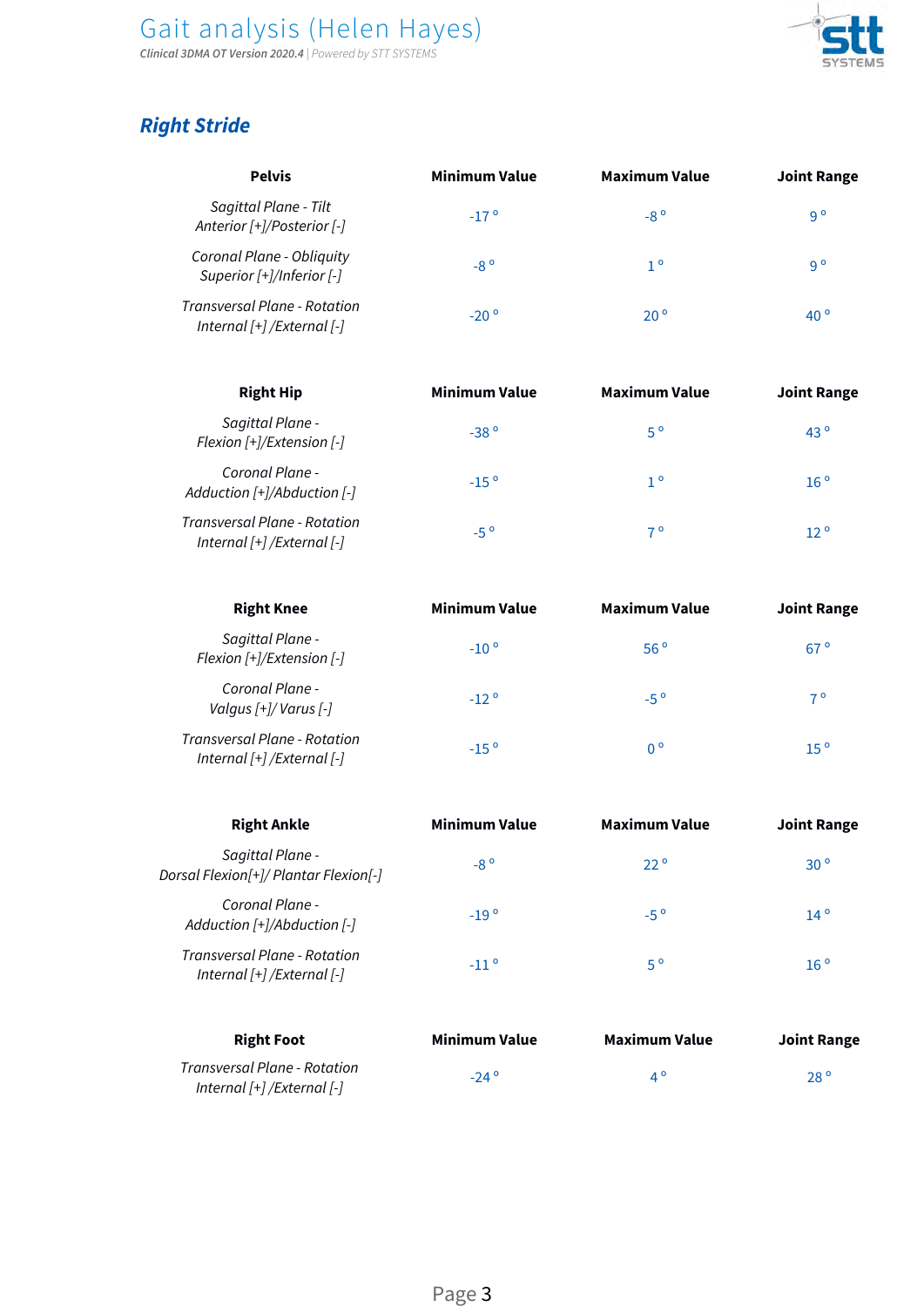Gait analysis (Helen Hayes) **Clinical 3DMA OT Version 2020.4** | Powered by STT SYSTEMS



### **Gait graphs**

### **1. PELVIS**

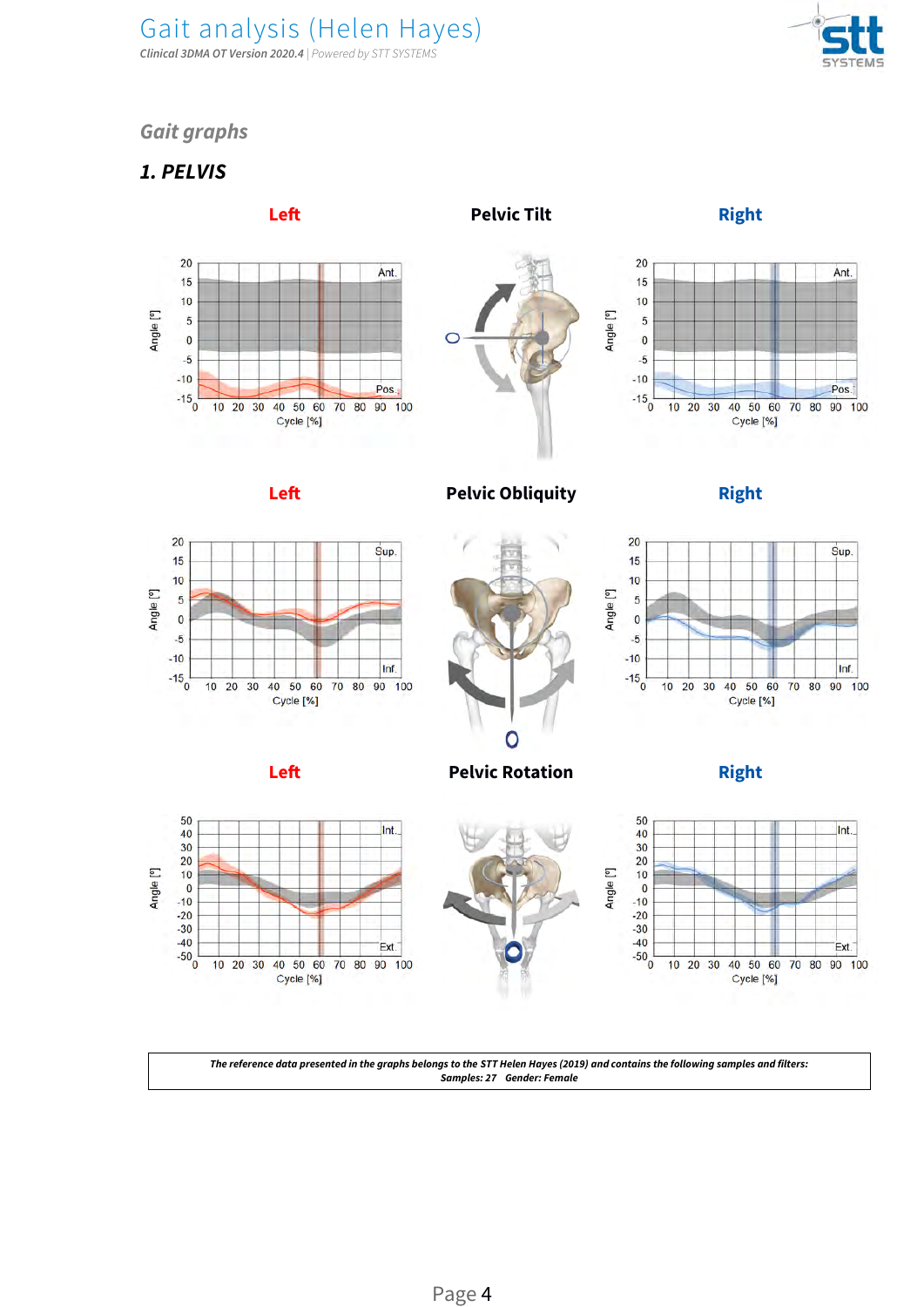**Clinical 3DMA OT Version 2020.4** | Powered by STT SYSTEMS



**2. Hips**

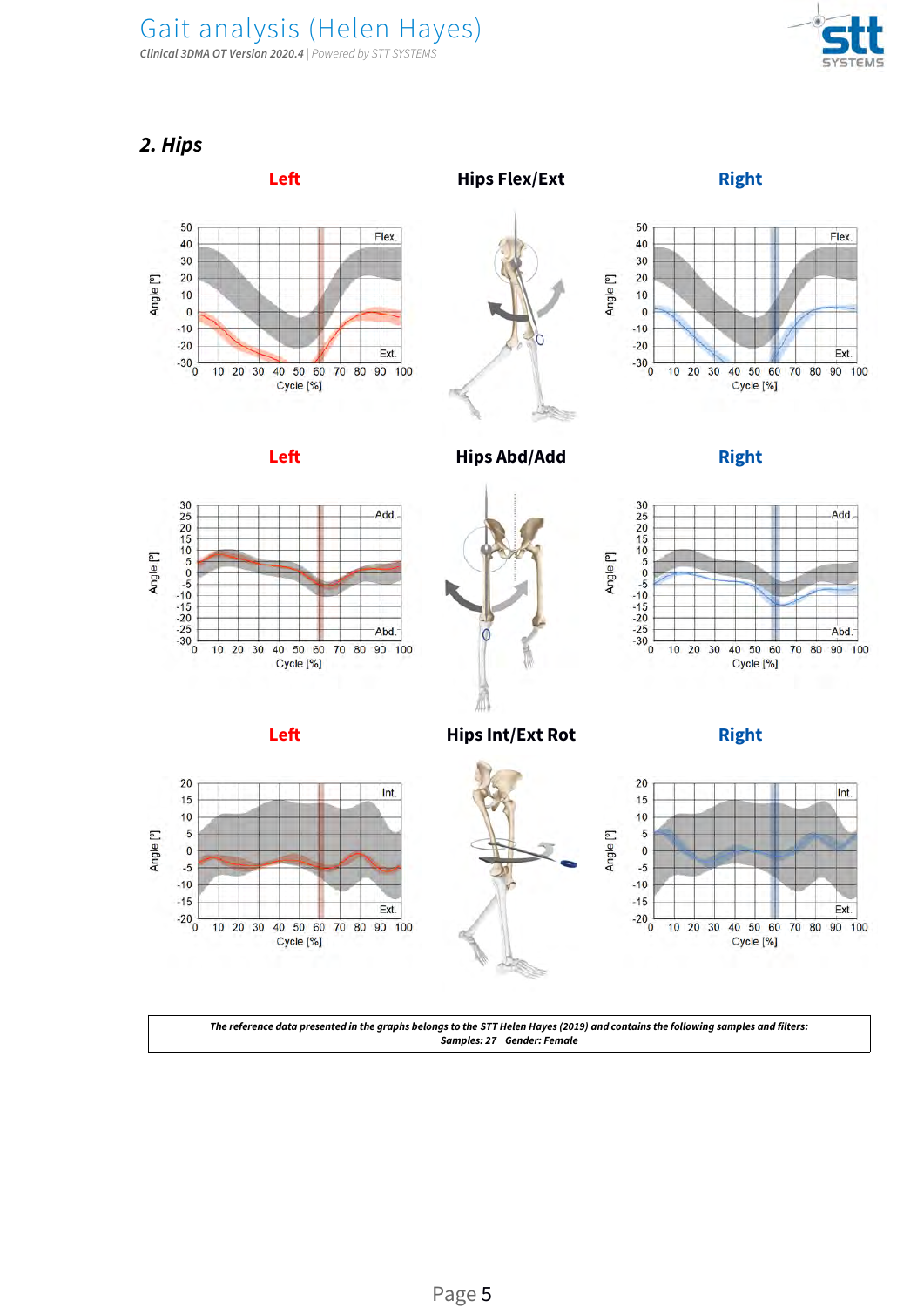Gait analysis (Helen Hayes) **Clinical 3DMA OT Version 2020.4** | Powered by STT SYSTEMS



#### **3. Knees**

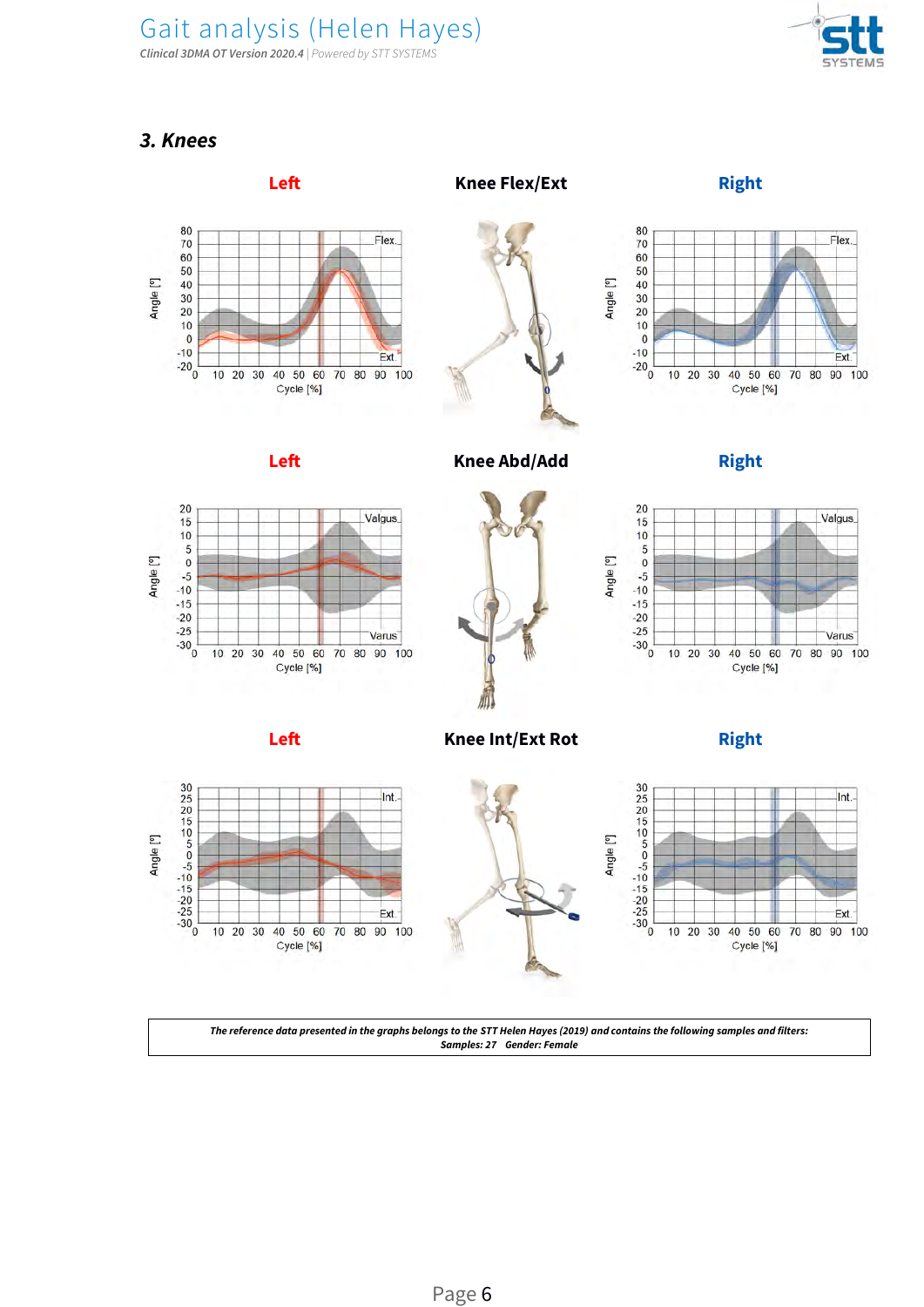**Clinical 3DMA OT Version 2020.4** | Powered by STT SYSTEMS



### **4. Ankles**

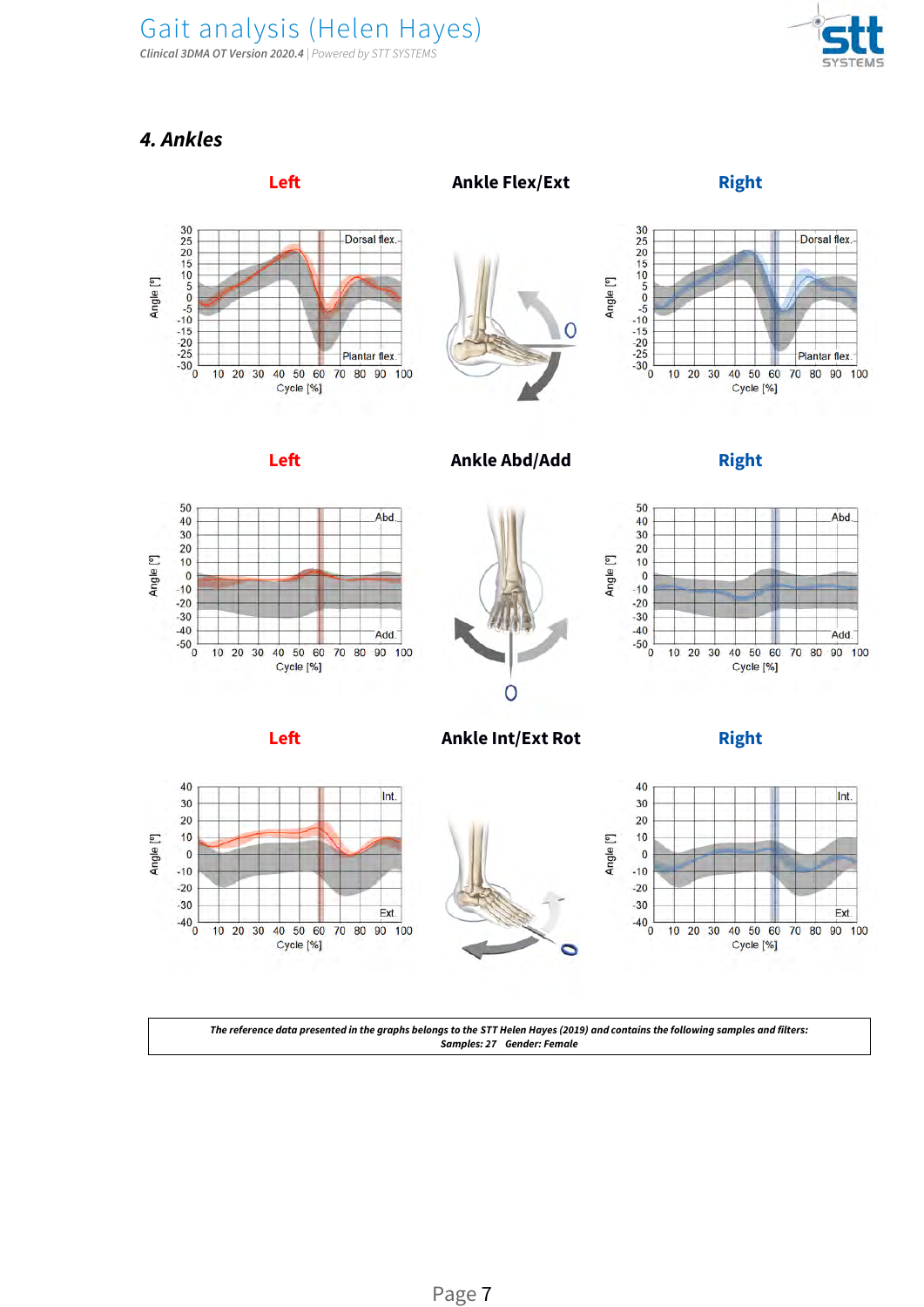



### **5. Foot**

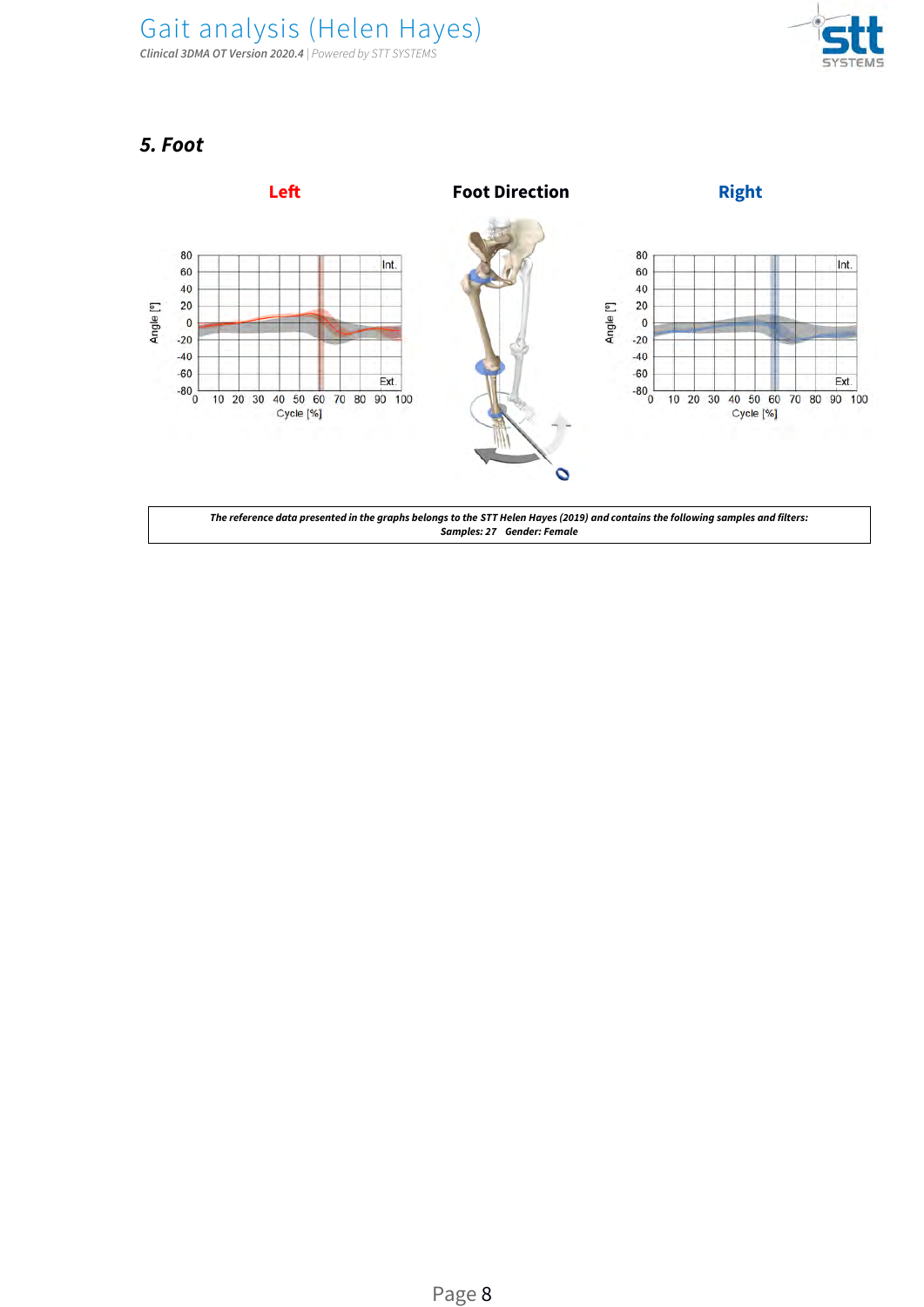**Clinical 3DMA OT Version 2020.4** | Powered by STT SYSTEMS



Cycle [%]

#### **General view**

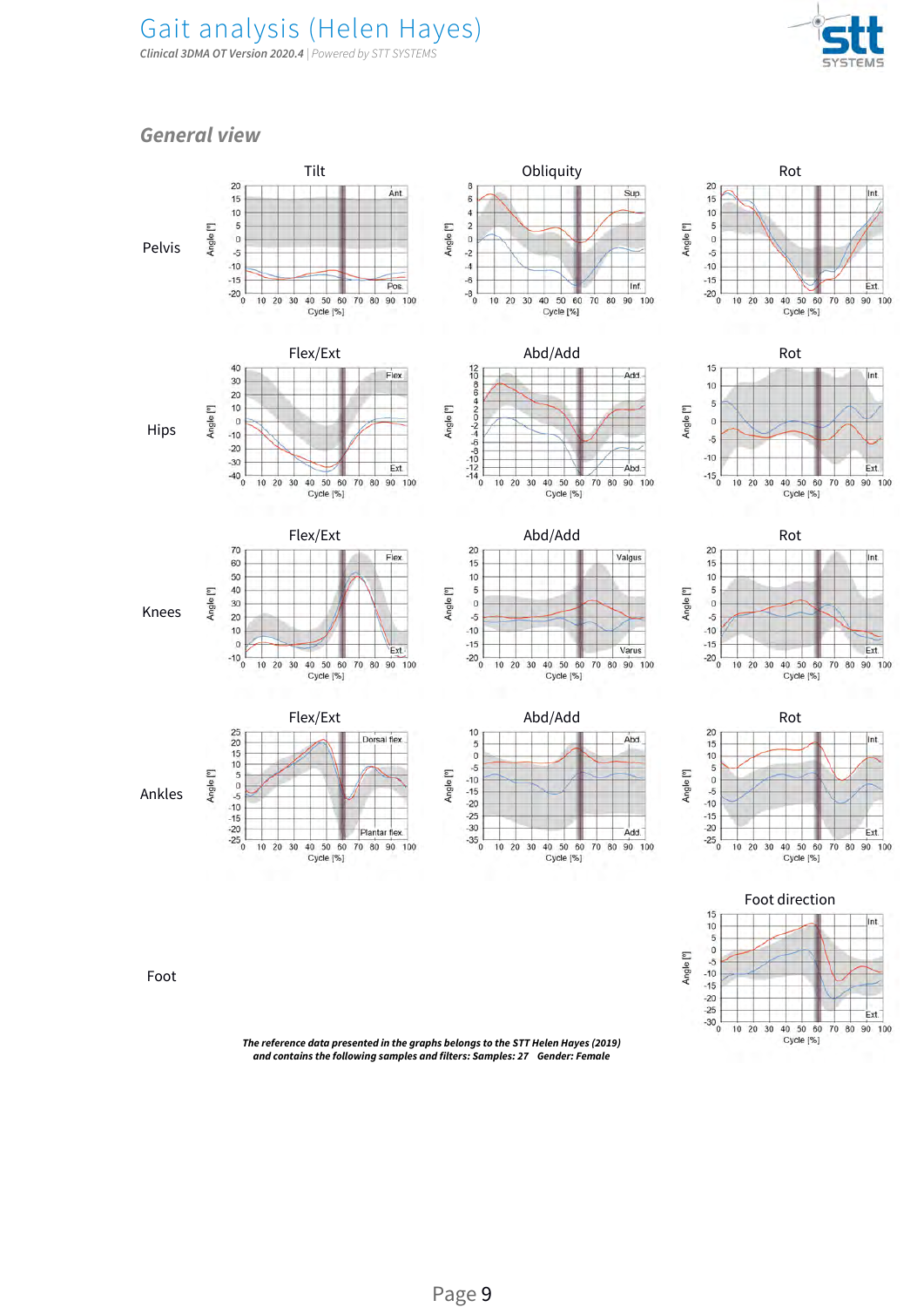

### **Angle vs. Angular Speed**



#### Page 10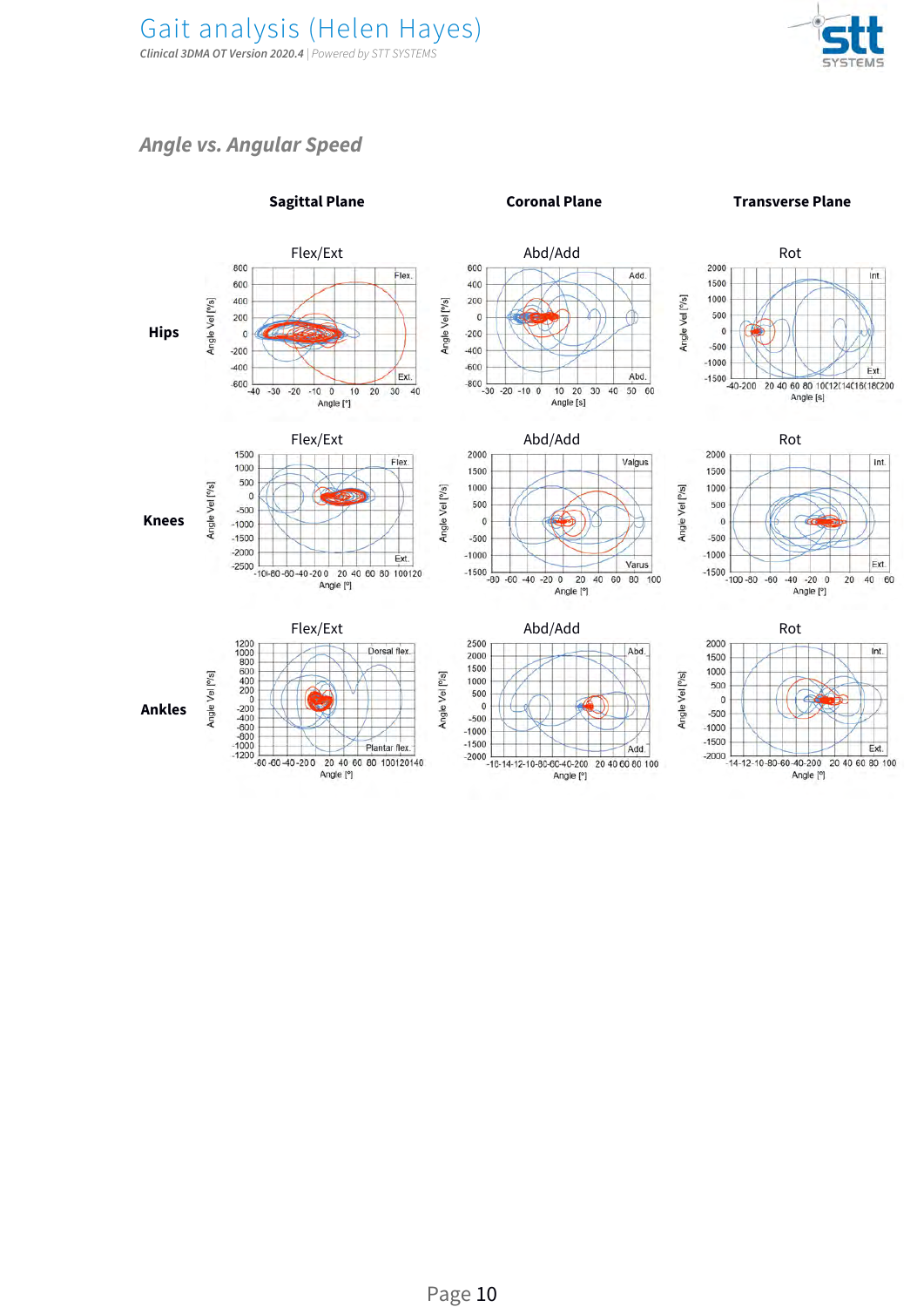

## **Gait force data**

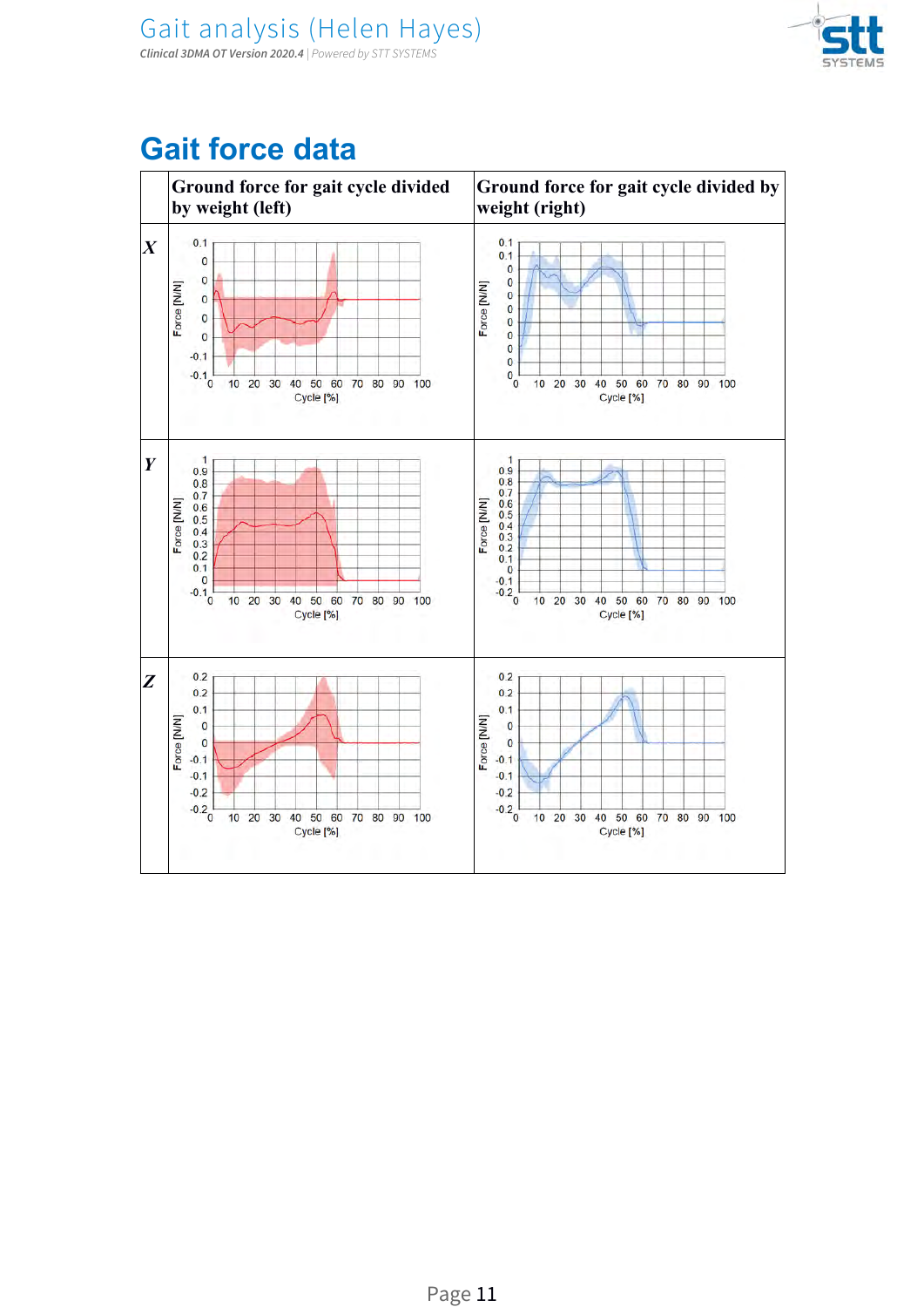

## **Gait torque data**

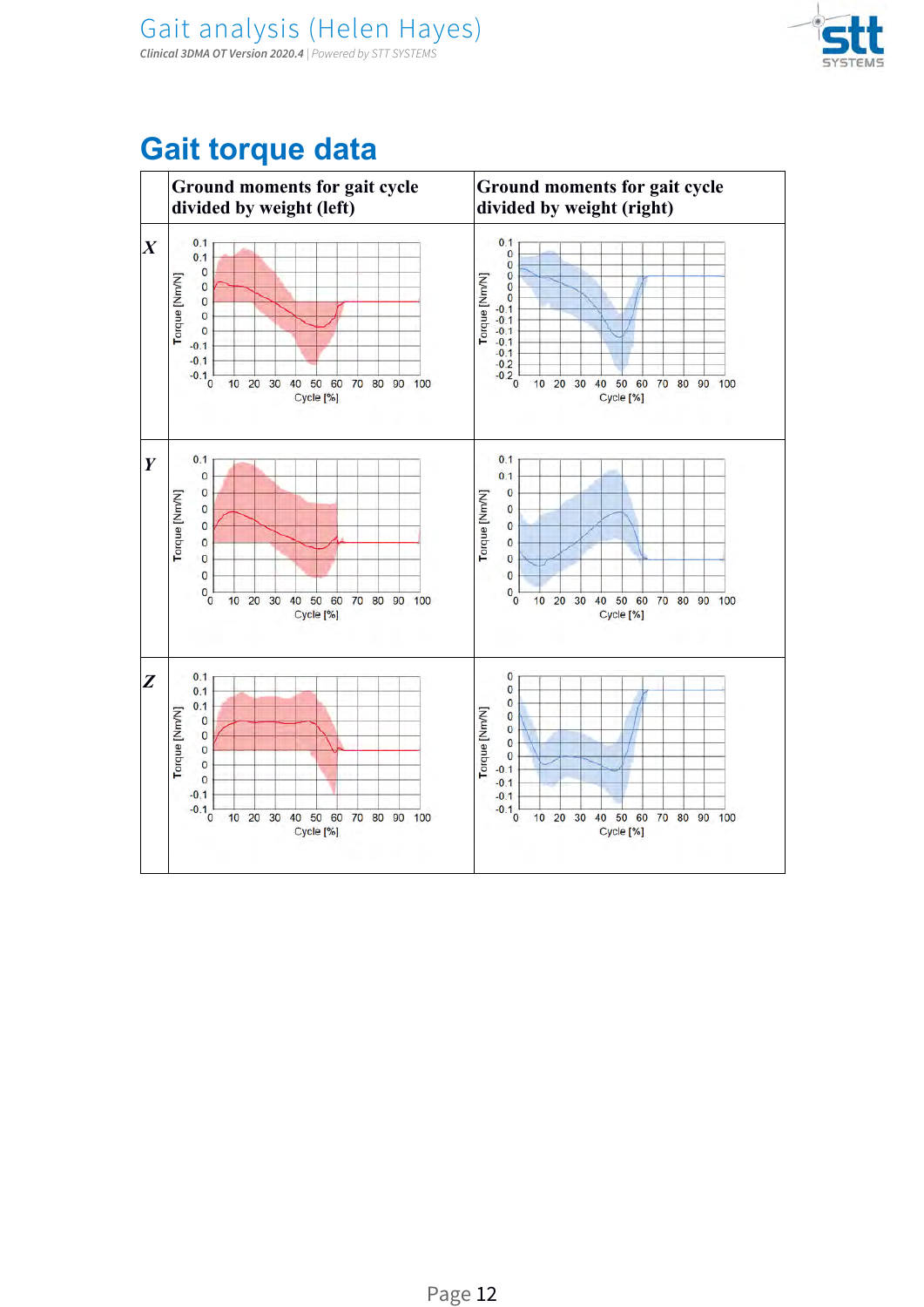

## *Force values*

|    | Maximun        | Minimun       |
|----|----------------|---------------|
| Fx | $[162.54]$ [N] | $-106.51$ [N] |
| Fy | $[820.11]$ [N] | $-77.17$ [N]  |
| Fz | 45.28 N        | $-44.81$ [N]  |

## *Graphs*

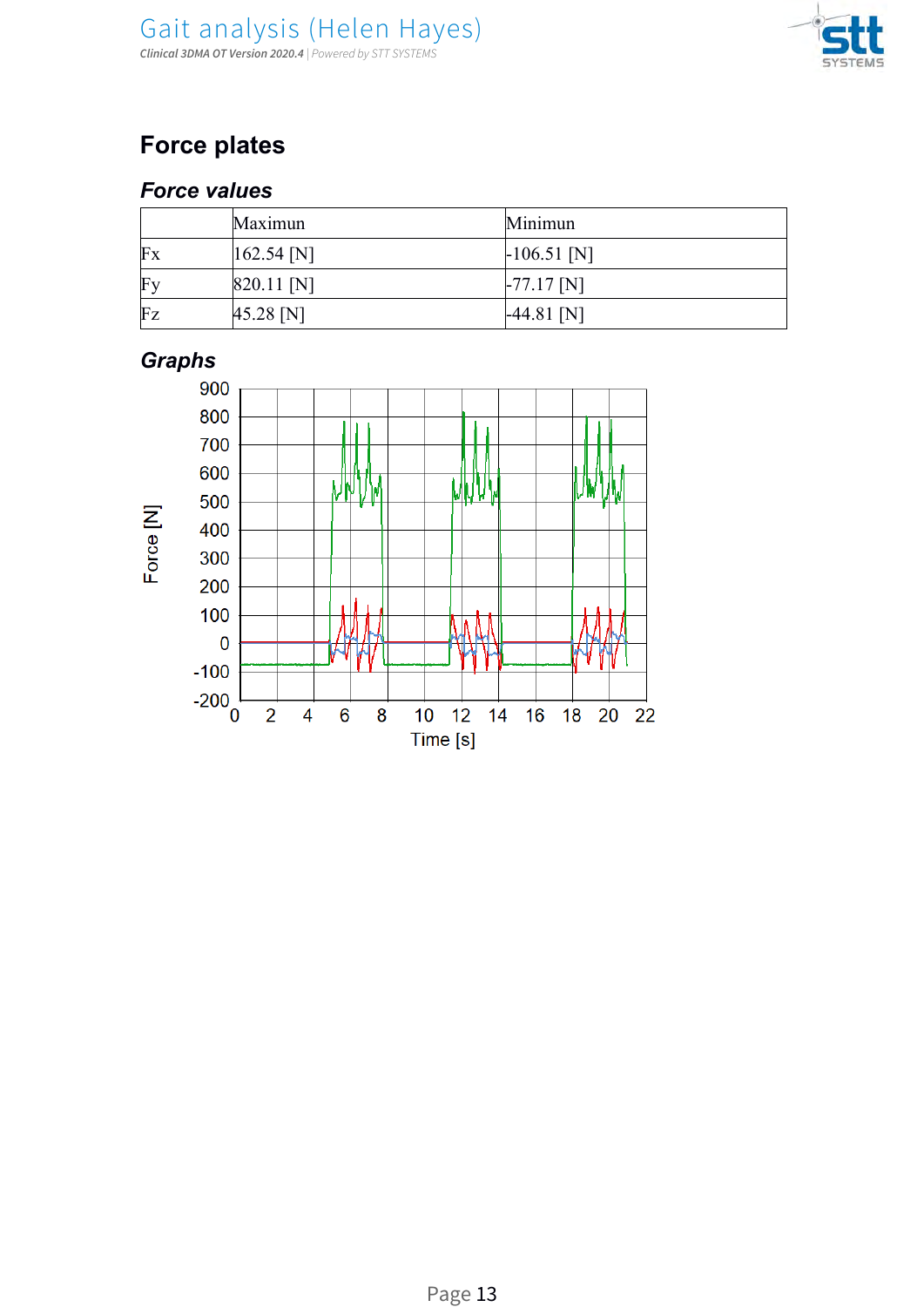

**Absolute values**

|     | Maximum      | Minimum             |
|-----|--------------|---------------------|
| Fx  | 47.36 [N]    | $-22.78$ [N]        |
| IF۷ | 109.61 N     | $\vert$ -130.55 [N] |
| Fz  | $734.45$ [N] | $-4.37$ [N]         |



**Graphs**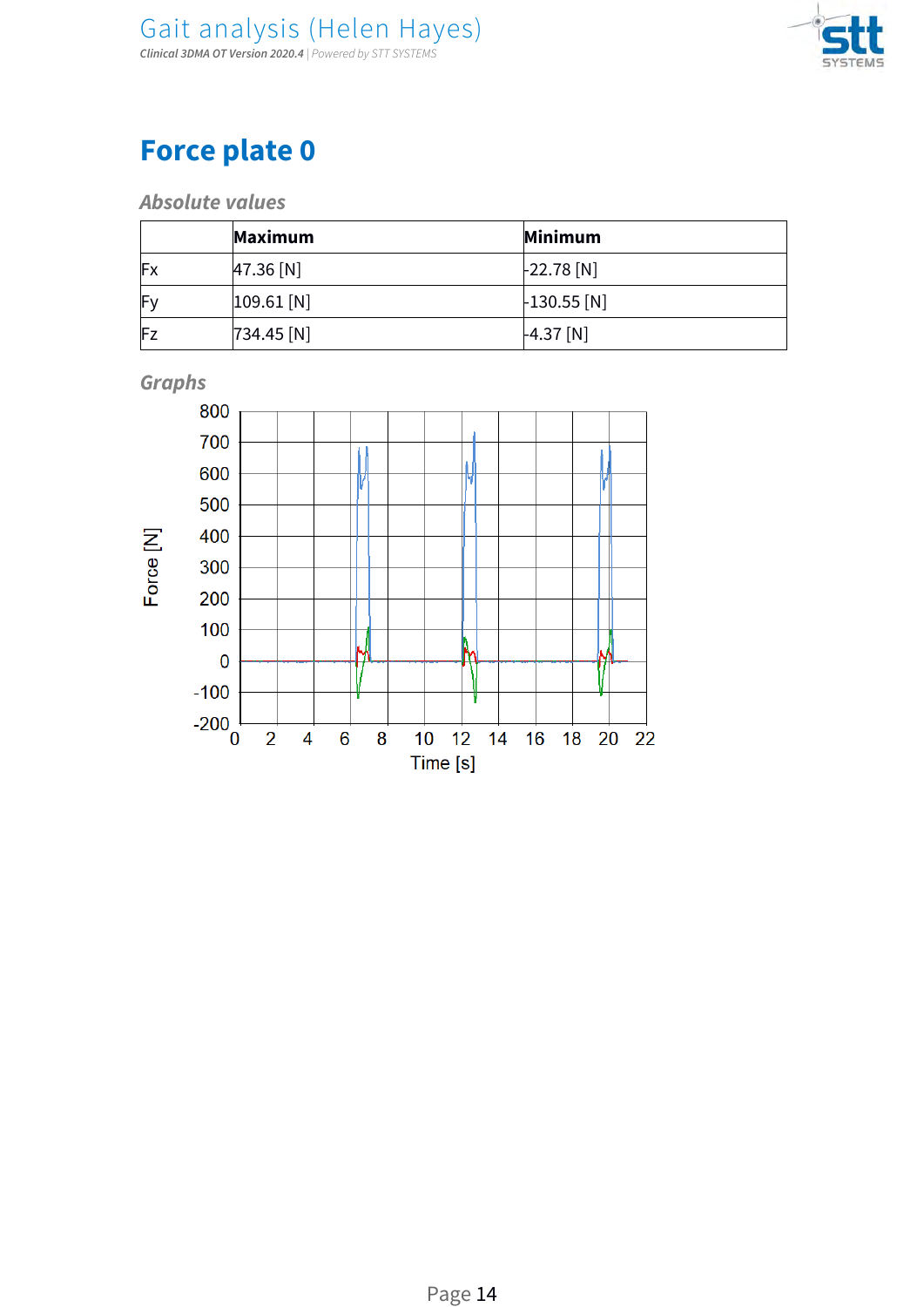

**Absolute values**

|    | Maximum          | Minimum             |
|----|------------------|---------------------|
| Fx | $40.30$ [N]      | $\vert$ -20.44 [N]  |
| Fy | $[120.79]$ $[N]$ | $\vert$ -109.75 [N] |
| Fz | $677.24$ [N]     | $-35.57$ [N]        |

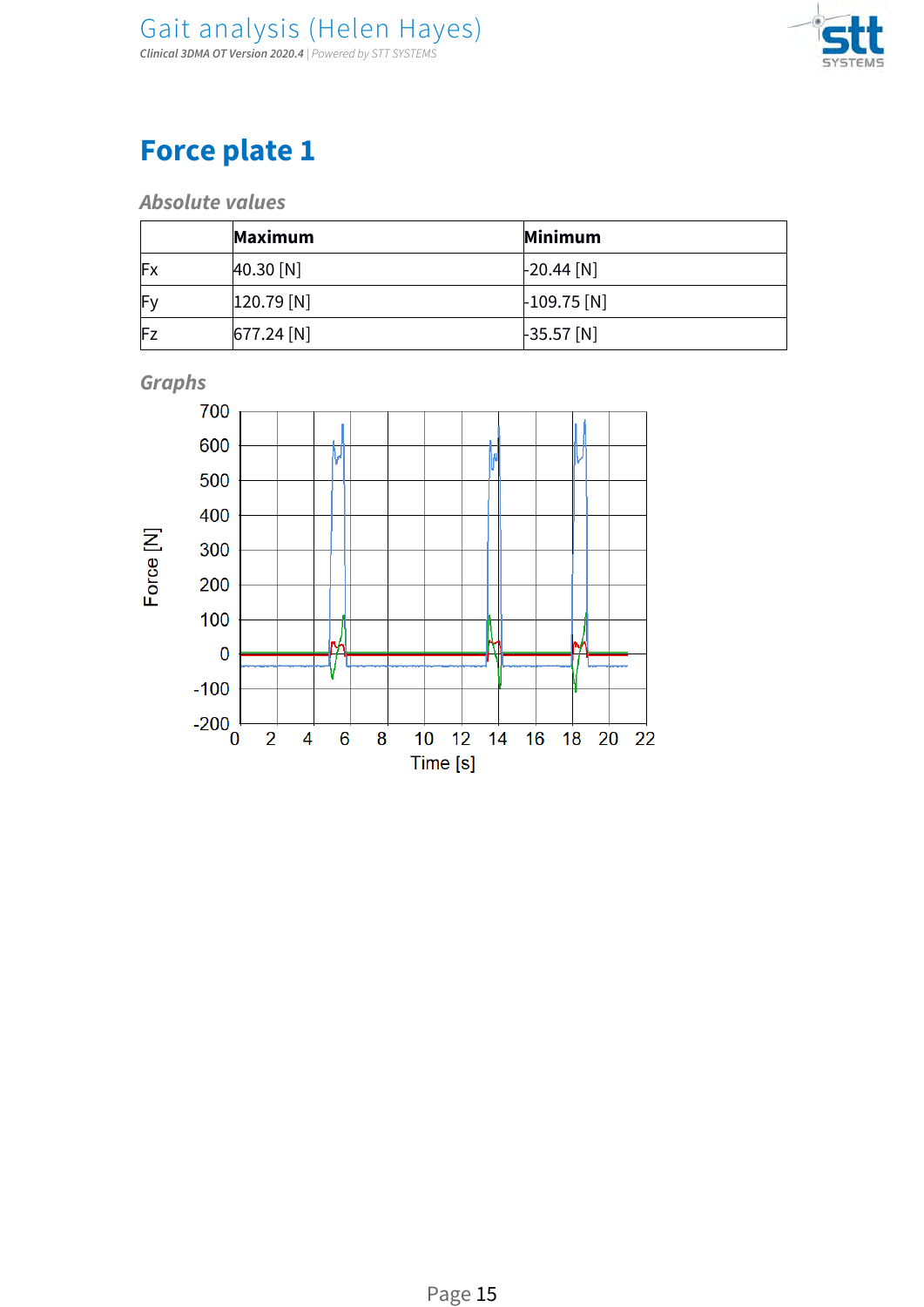

**Absolute values**

|    | Maximum       | <b>Minimum</b>      |
|----|---------------|---------------------|
| Fx | $29.34 \,[N]$ | $-40.04$ [N]        |
| Fy | $145.67$ [N]  | $\vert$ -108.61 [N] |
| Fz | $[704.37$ [N] | $-22.07$ [N]        |



**Graphs**